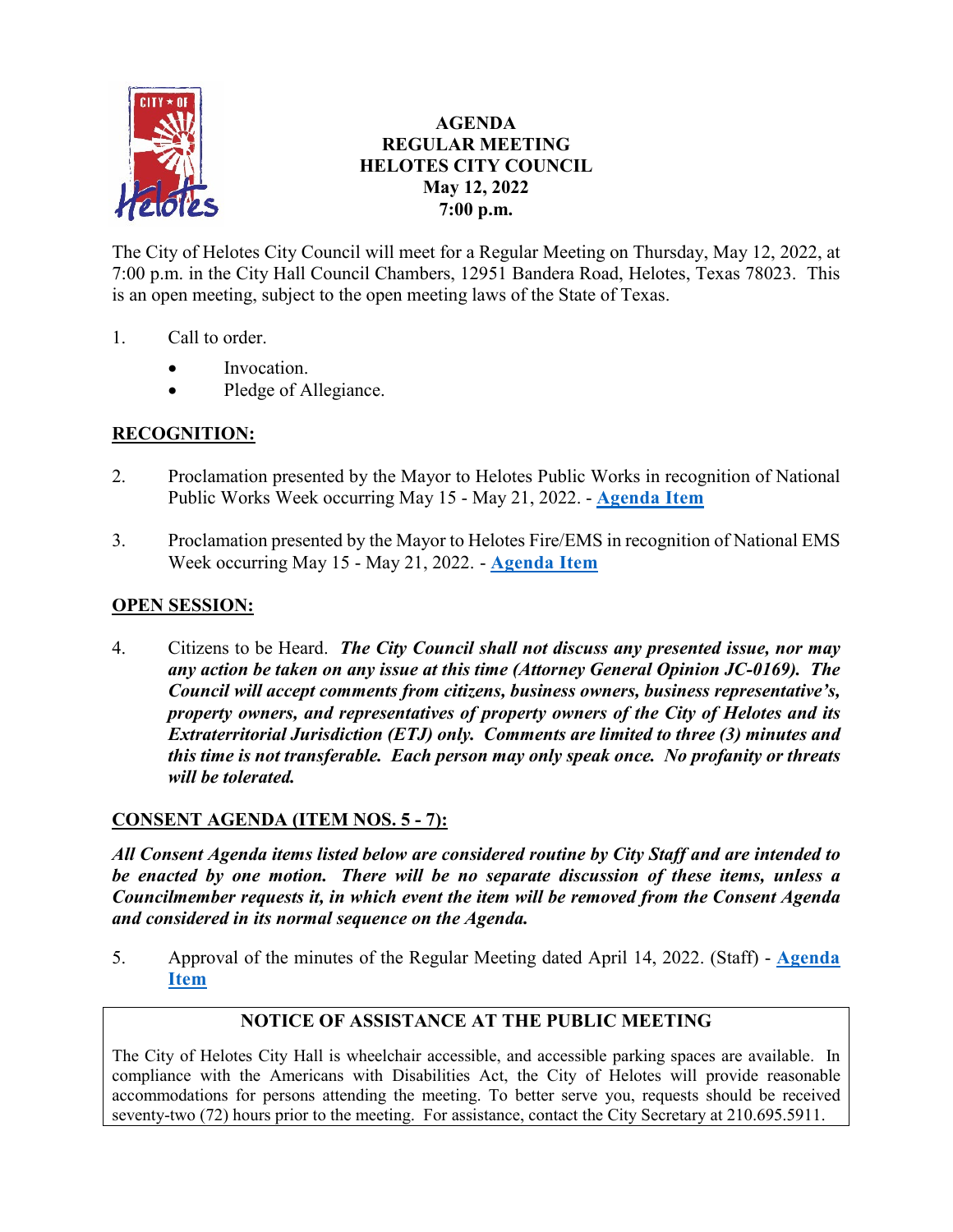#### **CONSENT AGENDA contd.:**

- 6. Approval of the Quarterly Investment Reports for the City of Helotes and the City of Helotes Economic Development Corporation (HEDC) for the quarter ending March 2022. (Staff) - **[Agenda Item](https://helotes-tx.gov/wp-content/uploads/2022/05/6-Qtr-Reports.pdf)**
- 7. Approval of the Fiscal Year Ending (FYE) 2022 City of Helotes Revenue and Expense, Balance Sheet, and Encumbrance Reports dated May 4, 2022. (Staff) - **[Agenda Item](https://helotes-tx.gov/wp-content/uploads/2022/05/7-Financials.pdf)**

# **MAYOR'S REPORT:**

- 8. Updates on the following: (Mayor Whitehead)
	- Solid waste contract between the City of Helotes and C6 Disposal Systems, Inc.;
	- Wrap-up of the 55<sup>th</sup> Annual Helotes Cornyval Parade; and
	- Memorial service of former Helotes Mayor Frank Neil Thompson.

### **ITEMS FOR INDIVIDUAL CONSIDERATION:**

- 9. Discussion of and action on a Resolution of the City Council of the City of Helotes, Texas canvassing the returns and declaring the results of the General Election held on May 7, 2022, for the purpose of electing one (1) Council Member Place 1, one (1) Council Member Place 2, and one (1) Council Member Place 4 to the Helotes City Council. (Staff) - **[Agenda Item](https://helotes-tx.gov/wp-content/uploads/2022/05/9-Election-Canvass.pdf)**
- 10. Discussion of and action on a Resolution of the City Council of the City of Helotes, Texas authorizing the City of Helotes Economic Development Corporation (HEDC) to enter into an Engineering Services Contract with Ardurra to prepare and submit a Letter of Map Revision (LOMR) to the San Antonio River Authority (SARA) and Federal Emergency Management Agency (FEMA) on the as-built Old Town Helotes (OTH) Pedestrian Bridge. (HEDC Board of Directors) - **[Agenda Item](https://helotes-tx.gov/wp-content/uploads/2022/05/10-EDC-OTH-Bridge.pdf)**
- 11. Discussion of and action on a Resolution of the City Council of the City of Helotes, Texas authorizing the City of Helotes Economic Development Corporation (HEDC) to enter into a Television Feature Agreement with YOLO TX, a traveling show about entertainment, food, and things to do across Texas, to film an episode highlighting *Shop, Dine, Play in Helotes* to promote tourism; and utilizing funds from HEDC *Marketing/Tourism* and City of Helotes *Hotel Occupancy Tax (HOT) Revenue* for said television feature. (HEDC Board of Directors) - **[Agenda Item](https://helotes-tx.gov/wp-content/uploads/2022/05/11-EDC-YOLO-TX.pdf)**
- 12. Discussion of and status on negotiations between the City of Helotes and Bexar County for the provision of emergency and non-emergency dispatch services. (Mayor)

#### *Adjourn into Closed Session.*